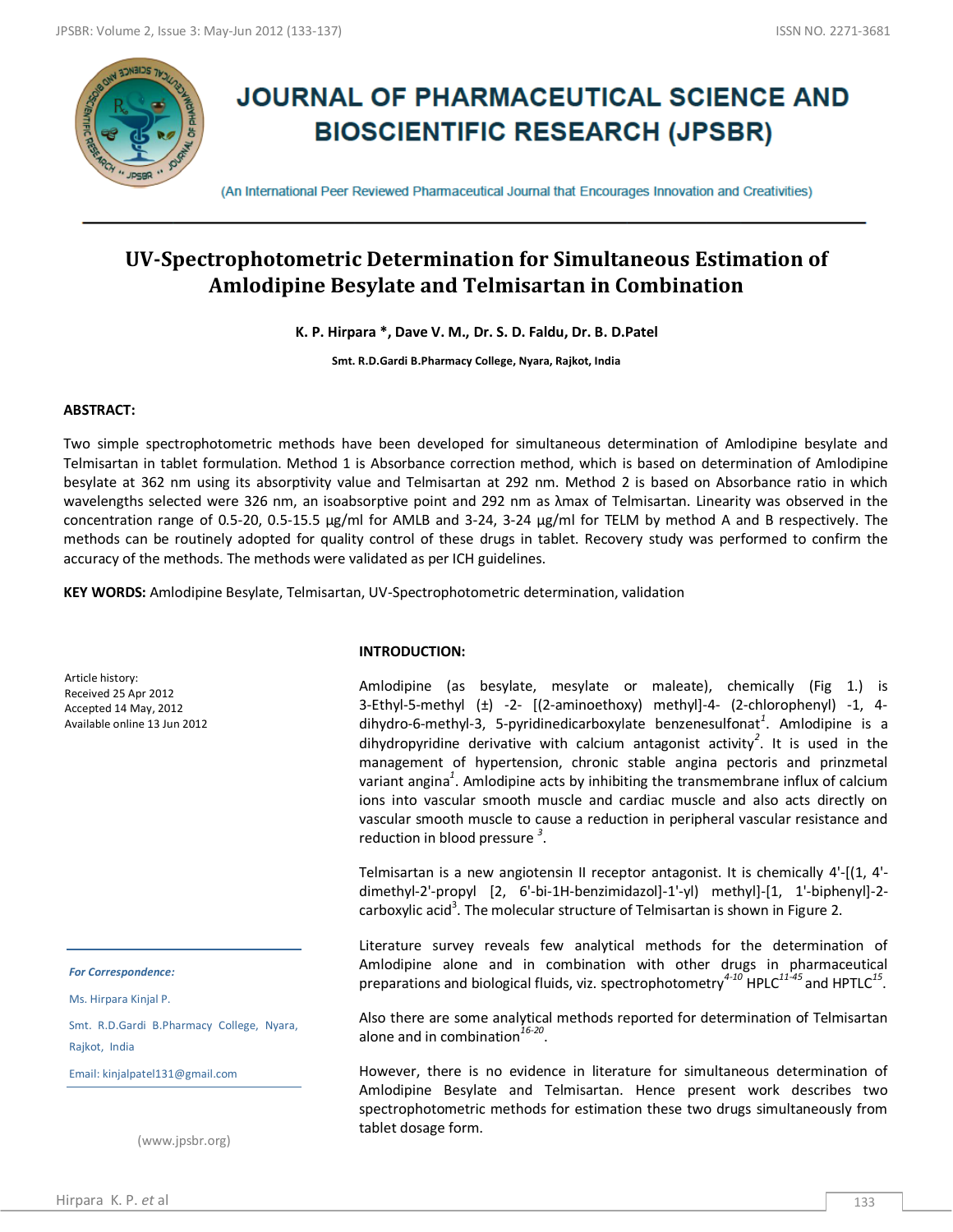



# **EXPERIMENTAL**

#### **Materials**

Amlodipine Besylate reference standard was kindly donated by Intas Pharmaceuticals; Telmisartan reference standard was kindly donated by Torrent pharmaceuticals. The pharmaceutical formulation that is SARTAL-AM (INTAS PHARMACEUTICALS LTD.) was procured from the local market.

Hydrochloric acid: 8.5ml of concentrated hydrochloric acid Chemdias Corporation, Mumbai, India, (Sp. gr. 1.18) was diluted to 1000 ml with water, and used in spectrophotometric studies.

### **Instrumentation**

Spectral and absorbance measurements were made on Helios alpha (Thermo Scientific) model - UVA 1002 E. Digital precision Balance (A series) Contech Model CA34 was used for weighing the samples.

# **Method**

# **PREPARATION OF STANDARD STOCK SOLUTIONS OF AMLB AND TELM:**

The stock standard solutions containing 1 mg/ml of amlodipine and Telmisartan were prepared by dissolving 100 mg of amlodipine and Telmisartan respectively in sufficient quantity of 0.1 N HCl and diluting up to the mark in a 100 ml volumetric flask with 0.1 N HCl.

### **ABSORPTION CORRECTION METHOD (METHOD 1)**

Stock solutions of AMLB and TELM were diluted further with 0.1N HCl to get working concentrations (10μg/ml) of

amlodipine and telmisartan for the spectrophotometric study. The diluted solutions were scanned over the wavelength range of 200-400 nm. From the overlain spectra (**Figure-3**), wavelengths 362 λmax of AMLB and 292 nm the λmax of TELM were selected for quantitation by proposed method. For studying Beer's law, two series of different concentrations in range of 0.5-20 μg/ml for amlodipine and 3-24 μg/ml Telmisartan were prepared from stock solutions. The calibration curves were constructed at 292 and 362 nm respectively. The absorptivities (A1%, 1 cm) of both the drugs at both the selected wavelengths were determined. The quantitative determination of AMLB is carried out by using A (1%, 1cm) value at a 362 nm where TELM, interfering substance does not have any absorption and quantitation of TELM is carried out by subtracting absorption due to AMLB, interfering drug in the overlapping region of spectrum, on the basis of its absorption ratio at two wavelengths.

# **ABSORPTION RATIO METHOD (METHOD 2)**

The quantitation of AMLB and TELM by proposed method was done using the selected wavelengths, 292 nm was taken as λmax for TELM and 326 nm, an isoabsorptive point for estimation of AMLB, respectively. Series of different concentrations in range of 0.5-15.5 μg/ml for AMLB and 3-24 μg/ml TELM were prepared from stock solutions. The calibration curves were constructed and regression analysis (Table I), was carried out at 292 and 326 nm. The absorptivities (A1%, 1 cm) of both the drugs at both the wavelengths were determined. By using the following equations, one can easily find out the concentration of the individual drug in admixture at the two wavelengths.

For estimation of AMLB:

 **Q<sup>M</sup> – QY A<sup>1</sup> Cx= ------------- X ----- ………………………….. (1) Qx – QY ax1**

And for estimation of TELM:

$$
Q_{M} - Q_{X} \qquad A_{1}
$$
  
C<sub>Y</sub>=............X ......  
C<sub>Y</sub>-Qx a<sub>Y1</sub>

Where,

 $C_X$  and  $C_Y$  are concentrations of AMLB and TELM respectively (g/1000 ml in final solution),

 $Q_x$ = the ratio of absorptivity of AMLB at 292 and 326 nm.

 $Q<sub>Y</sub>$  = the ratio of absorptivity of TELM at 292 and 326 nm.

 $Q_M$ = the ratio of absorbance of mixture at 292 and 326 nm

A = the absorbance of mixture at isoabsorptive point.

 $a_{x1}$  = the absorptivity value of AMLB at isoabsorbtive point  $a_{v1}$ =the absorptivity value of TELM at isoabsorptive point.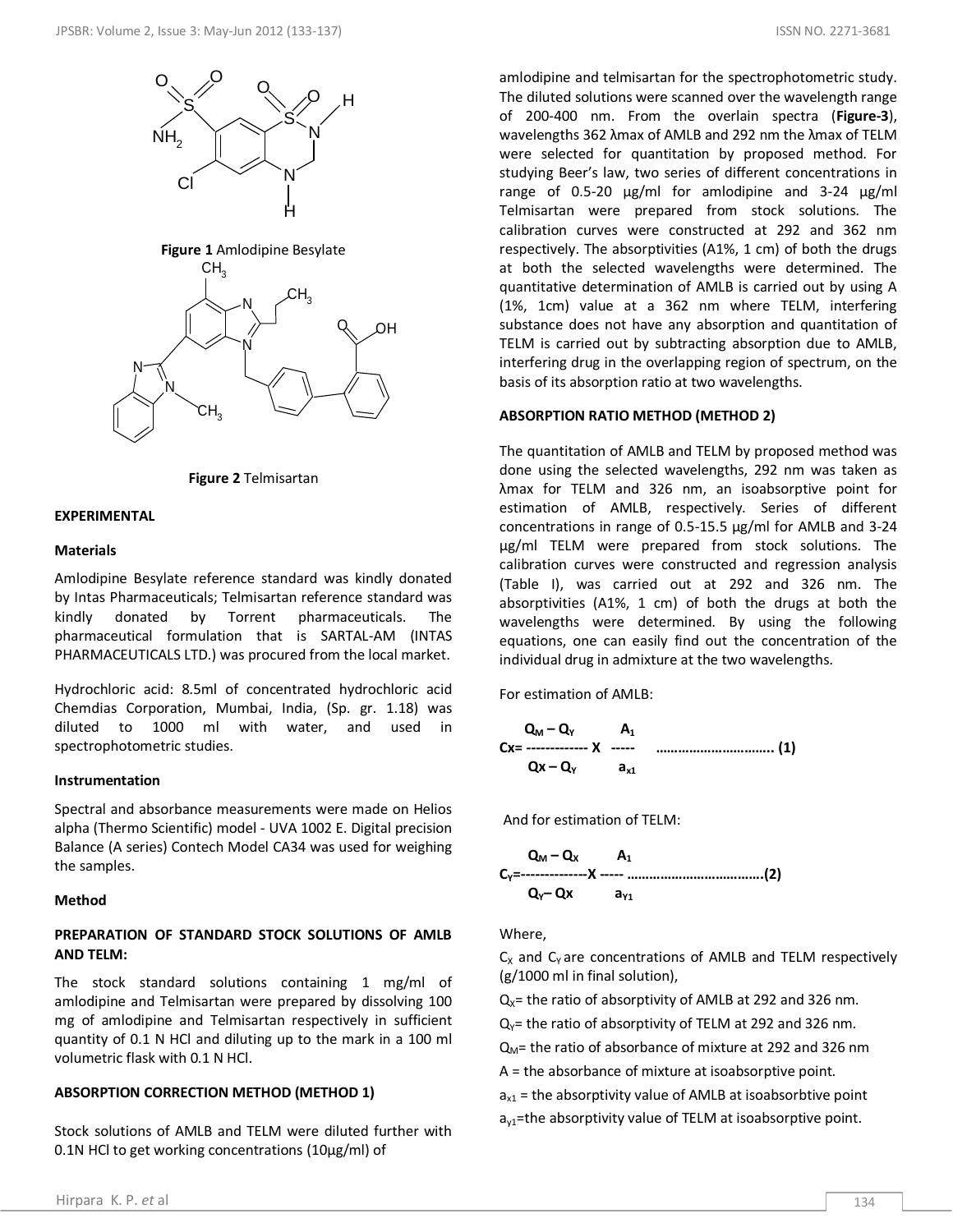|  |  | Table I: Regression Analysis of the Calibration Curves |
|--|--|--------------------------------------------------------|
|--|--|--------------------------------------------------------|

| <b>Method</b> | <b>Drug</b> | Wavelength (nm) | Concentration $(\mu g/ml)$ | Intercept | slope  | R                        |
|---------------|-------------|-----------------|----------------------------|-----------|--------|--------------------------|
| ı.            | AMLB        | 362             | $0.5 - 20$                 | 0.0127    | 0.0998 | 0.9995                   |
|               |             | 292             | $0.5 - 20$                 | 0.0057    | 0.0031 | 0.9997                   |
|               | <b>TELM</b> | 362             | $3 - 24$                   | -         | -      | $\overline{\phantom{0}}$ |
|               |             | 292             | $3 - 24$                   | 0.0183    | 0.0327 | 0.9991                   |
| 2.            | AMLB        | 326             | $0.5 - 15.5$               | 0.0057    | 0.0386 | 0.9985                   |
|               |             | 292             | $0.5 - 15.5$               | 0.0055    | 0.0033 | 0.9990                   |
|               | <b>TELM</b> | 292             | $3 - 24$                   | 0.0155    | 0.0329 | 0.9991                   |
|               |             | 326             | $3 - 24$                   | 0.0042    | 0.0048 | 0.9998                   |

Method 1= Absorbance Correction Method and Method 2= Absorbance Ratio Method

# **Figure 3** Overlain spectra of Amlodipine Besylate and Telmisartan



# **Table II:** Assay Results of Amlodipine Besylate and Telmisartan in Marketed Formulation

|               | <b>Method 1</b> |             |                     |                     |  |  |
|---------------|-----------------|-------------|---------------------|---------------------|--|--|
| <b>Tablet</b> | mg/tablet       |             | Assay               |                     |  |  |
|               |                 |             | (% of label claim*) |                     |  |  |
| SARTEL-AM     | AMLB            | <b>TELM</b> | AMLB                | TELM                |  |  |
|               | 5               | 40          | $100.28 \pm$        | $99.52 \pm$         |  |  |
|               |                 |             | 0.52                | 0.69                |  |  |
|               | <b>Method 2</b> |             |                     |                     |  |  |
|               | mg/tablet       |             | Assay               |                     |  |  |
|               |                 |             |                     | (% of label claim*) |  |  |
|               | AMLB            | <b>TELM</b> | AMLB                | <b>TELM</b>         |  |  |
|               | 5<br>40         |             | $99.86 \pm$         | $100.94 \pm$        |  |  |
|               |                 | 0.82        | 0.71                |                     |  |  |

### **ASSAY**

An amount equivalent to two tablets (5 mg of amlodipine and 40 mg of Telmisartan) was taken into a 100 ml

volumetric flask and shaken for about 10 min with 5 ml of 0.1 N HCl, diluted up to the mark with 0.1 N HCl. The contents of the flask were filtered using a Whatman No. 40 filter paper. Aliquot portion of the filtrate was further diluted with 0.1 N HCl to achieve a concentration of 5 μg/ml of amlodipine and 40 μg/ml Telmisartan respectively (On labeled claim basis). The above solution was analyzed for the content of AMLB and TELM using the methods described above.

### **RESULTS AND DISCUSSION**

absorptivity value at 292 nm. In absorption ratio method, two For absorption correction method, the overlain spectra of both the drugs showed the λmax of 292 nm for TELM and 362 nm for AMLB where TELM does not show a significant absorption. Hence these wavelengths were selected for estimation of AMLB and TELM. Absorbances were determined at both the wavelengths. AMLB and TELM obeyed linearity in the concentration range of 0.5-20 μg/ml and 3-24 μg/ml respectively. The absorptivity was then calculated and along with absorbance. The content of AMLB was determined at 362 nm using its absorptivity value and TELM at 292 nm after subtraction of absorbance due to AMLB deduced using

\*Average of three experiments

wavelengths are selected from overlain spectra out of which one is isoabsorptive point and another is λmax of one of the drugs. The spectra of AMLB and TELM when overlaid indicated that the isoabsorptive point was at 326 nm at which estimation of AMLB was done and estimation of TELM was done at its λmax, 292 nm. The absorptivity was then calculated and along with absorbance, these values were submitted in the equations 1 and 2 to obtain concentration of drugs. Both the methods were successfully used to estimate the amounts AMLB and TELM in marketed tablet formulation containing amlodipine 5 mg and telmisartan 40 mg. The results obtained were comparable with the corresponding labeled amounts (Table II). The experiment was repeated three times in a day for intra-day and on three different days for inter-day precision. The accuracy of the method was determined by performing recovery studies by standard addition method in which preanalyzed samples were taken and standard drug was added at three different levels. By observing the validation parameters (Table III), accuracy, intraday and inter-day precision expressed as %RSD, reproducibility (% RSD), specificity, linearity (correlation coefficient) and range, both the methods were found to be specific, accurate, precise, repeatable, and reproducible. Hence, both methods can be employed for routine analysis of tablets for assay.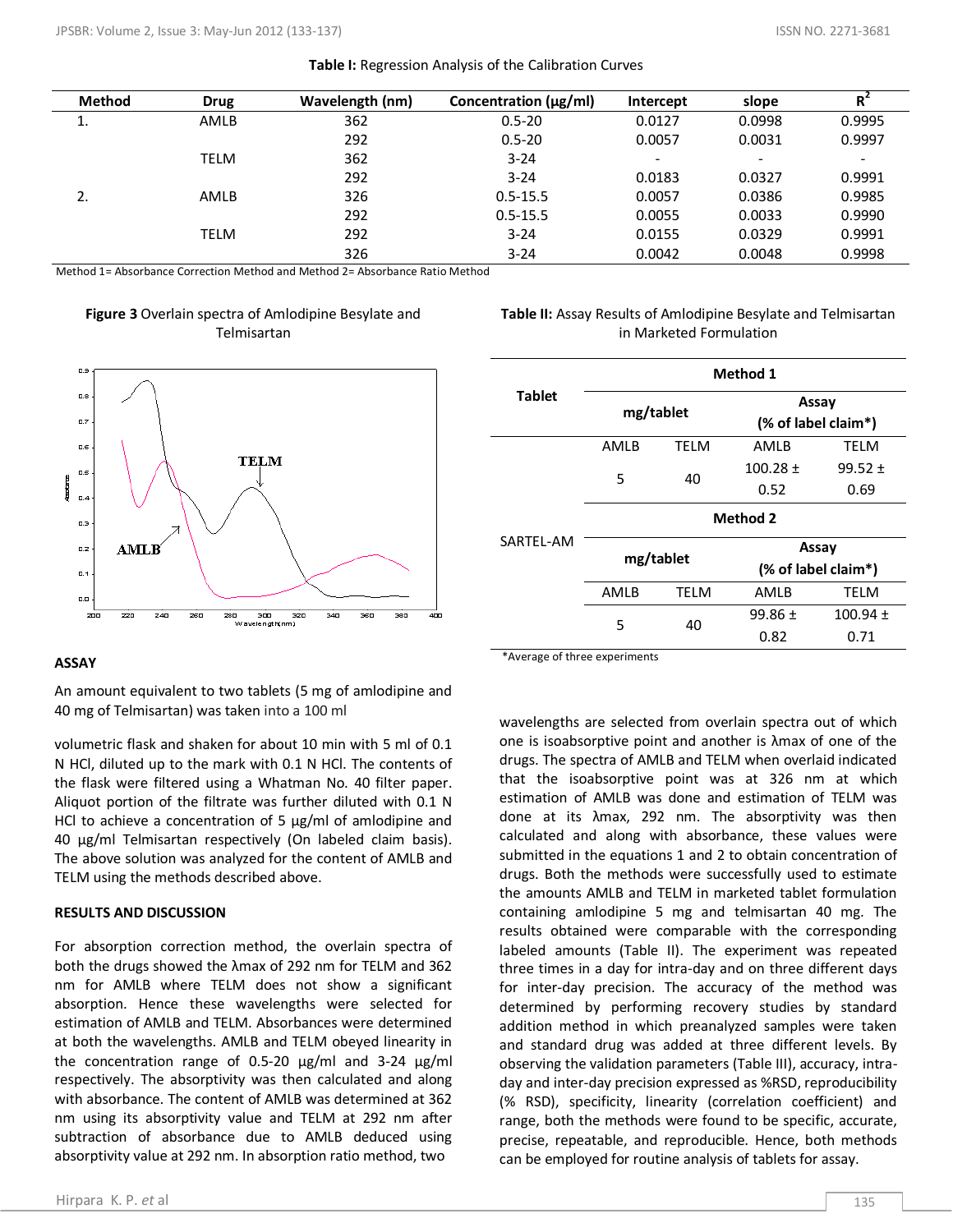| <b>Parameters</b>                   | Method 1             |                     | <b>Method 2</b>    |                      |
|-------------------------------------|----------------------|---------------------|--------------------|----------------------|
|                                     | <b>AMLB</b>          | <b>TELM</b>         | <b>AMLB</b>        | <b>TELM</b>          |
| Linearity Range (µg/ml)             | $0.5 - 20$           | $3 - 24$            | $0.5 - 15.5$       | $3 - 24$             |
| Correlation coefficient $(R^2)$     | At 362 nm            | At 362 nm           | At 326 nm          | At 326 nm            |
|                                     | 0.9995               |                     | 0.9985             | 0.9998               |
|                                     | At 292 nm            | At 292 nm           | At 292 nm          | At 292 nm            |
|                                     | 0.9997               | 0.9991              | 0.9990             | 0.9991               |
| (% C.V.)<br>Precision               |                      |                     |                    |                      |
| 1. Repeatability $(n=3)$            | $0.312 \pm 0.03$     | $0.10 \pm 0.049$    | $0.390 \pm 0.002$  | $0.181 \pm 0.003$    |
| 2. Intraday $(n=3)$                 | $0.571 \pm 0.21$     | $0.273 \pm 0.52$    | $0.503 \pm 0.42$   | $0.335 \pm 0.23$     |
| 3. Interday (3 days)                | $0.851 \pm 0.22$     | $0.521 \pm 0.30$    | $0.901 \pm 0.82$   | $0.50 \pm 0.54$      |
| Ruggedness                          | $0.0203 \pm 0.00503$ | $0.017 \pm 0.00102$ | $0.0089 \pm 0.002$ | $0.0179 \pm 0.00102$ |
| Accuracy(% Recovery)                | 98.75-100.55         | 99.54-100.33        |                    |                      |
| Limit of Detection (µg/ml)          | 0.0542               | 0.178               | 0.0939             | 0.264                |
| Limit of Quantitation ( $\mu$ g/ml) | 0.178                | 0.541               | 0.238              | 0.801                |
| Reproducibility                     | Reproducible         |                     | Reproducible       |                      |
| Specificity                         | <b>Specific</b>      |                     | Specific           |                      |

Method 1= Absorbance Correction Method and Method 2= Absorbance Ratio Method % C.V. = Coefficient of Variation

# **CONCLUSION**

Both the methods for the determination of Amlodipine Besylate and Telmisartan have been developed and validated. The methods relay on the use of simple and cheap chemicals and techniques and provide sensitivity comparable to that achieved by sophisticated and expensive technique like HPLC,

HPTLC. Thus these can be used as alternatives for rapid and routine determination of bulk sample and tablets. **ACKNOWLEDGEMENTS**

The authors are thankful to INTAS PHARMACEUTICAL and Torrent Pharmaceuticals, Ahmedabad, India for providing gift sample of Amlodipine Besylate and Telmisartan for research. The authors are highly thankful to Smt R. D. Gardi College of Pharmacy, Gujarat Technological University, Rajkot, India for providing all the facilities to carry out the work.

# **REFERANCES**

- 7. Oneil MJ, Smith A, Heckelman PE, Budawari S, The Merck Index- an Encyclopedia of Chemicals, Drugs and Biologicals, 13rd ed.: Merck and Co Inc., White House Station, New jersey; 2001.
- 8. Martindale, Sweetman SC, The complete drug reference. 32<sup>nd</sup> ed.: Pharmaceutical Press; 1999
- 9. Amlodipidine Besylate Monograph [online]. April 2009; Available from URL:http://www. Amlodipine Besylate Monograph Drugs\_com.mht
- 10. Pournima S. Patil, Pramodini D. Kulkarni, Mallappa S. Burkul, Harinath N.More, Sachin A. Pishawikar. Simultaneous estimation of Amlodipine besylate and

Olmesartan medoxomil by First Order Derivative Spectroscopy from Tablet. International Journal of pharmtech Research, 3(2):668-675, 2011.

- 1. Devi ramesh, S. Ramakrishna. New spectrophotometric methods for simultaneous determination of amlodipine besylate and atorvastatin calcium in tablet dosage forms. International Journal of Pharmacy and Pharmaceutical Sciences, 2(4):215-219, 2010.
- 2. Pratap Y. Pawar, Rupali S. Joshi, Vijay Sandhan, Santosh Wagh and Kunal Jangale. Simultaneous spectrophotometric estimation of Amlodipine Besylate and Benazepril HCl in pure and pharmaceutical dosage form. Der Pharmacia Lettre, 3(3):397-403, 2010.
- 3. Vijaya Vichare, Vrushali Tambe, Vrushali Kashikar and Dhole S.N. Spectrophotometric simultaneous determination of Amlodipine Besylate and Hydrochlorothiazide in combined tablet dosage form by simultaneous equation, absorption ratio and first order derivative spectroscopy methods. International journal of chemistry research, 2(1):7-10, 2011.
- 4. Priyanka R Patil, Sachin U Rakesh, PN Dhabale, and KB Burade. Simultaneous UV Spectrophotometric Method for Estimation of Losartan Potssium and Amlodipine Besylate in Tablet Dosage Form. Asian J. Research Chem. 2(1):183- 187, 2010.
- 5. [AV Kasture,](http://ijpsonline.com/searchresult.asp?search=&author=AV+Kasture&journal=Y&but_search=Search&entries=10&pg=1&s=0) [Madhuri Ramteke.](http://ijpsonline.com/searchresult.asp?search=&author=Madhuri+Ramteke&journal=Y&but_search=Search&entries=10&pg=1&s=0) Simultaneous UVspectrophotometric method for the estimation of Atenolol and Amlodipine Besylate in combined dosage form. IJPS, 68 (3):394-396, 2006.
- 6. Chandan Kumar Giri. Simultaneous estimation of Nebivolol Hydrochloride and Amlodipine Besylate in combined tablet dosage form by Q-analysis method. IJPRD, 2(5):1-8, 2010.